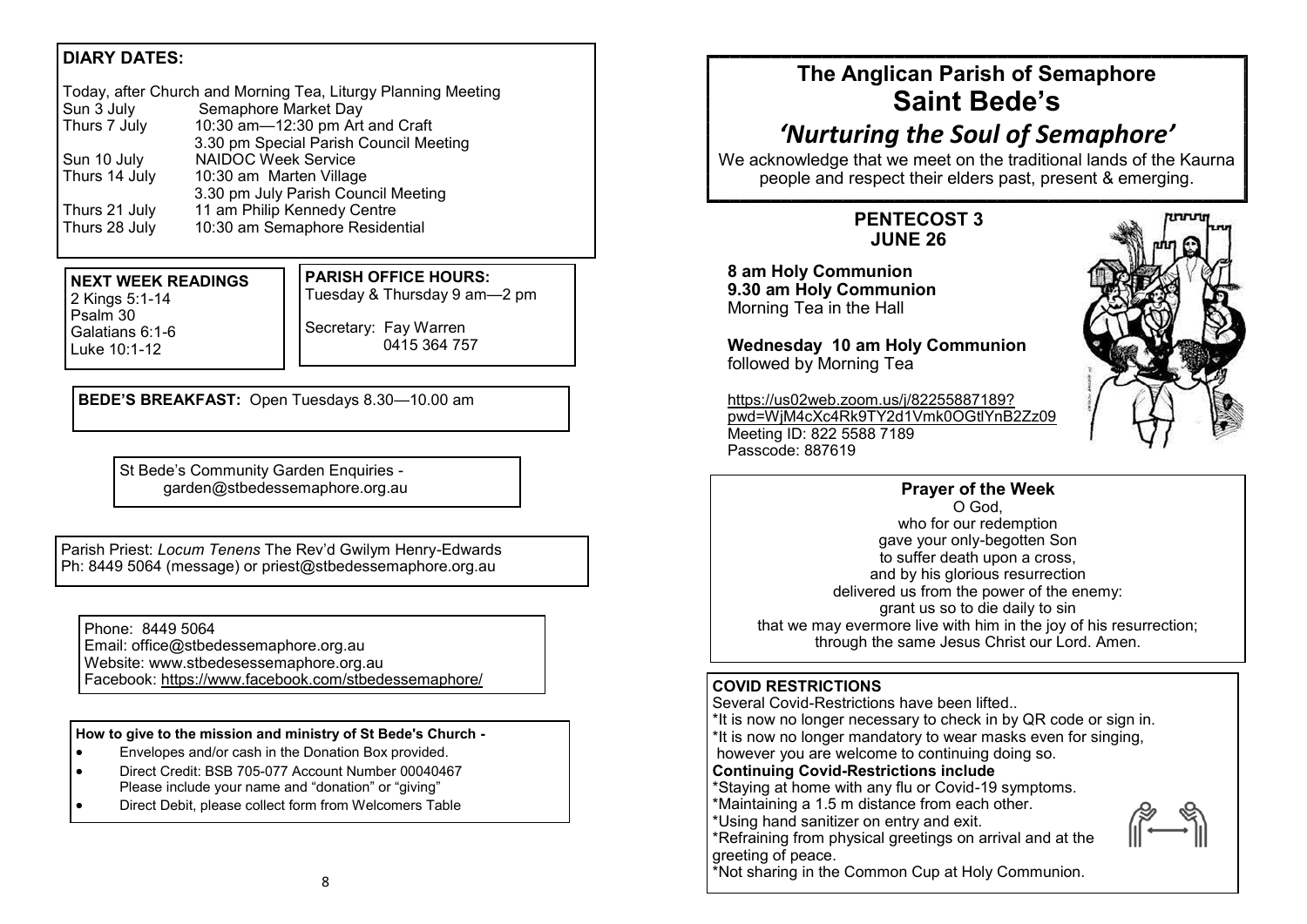#### **Janet Sutherland.**

Today we give special thanks for the life and ministry of Janet Sutherland. Janet was an active member of this church for many years, teaching in the Sunday School and being very much part of our community. She enjoyed singing and took part in the life of St Bede's. Janet has been living at the Semaphore Residential facility for many years. She died there on Sunday 19th June. May she rest in peace and rise in glory. We pray for her brother Bob and all who love and mourn her

## NAIDOC WEEK CELEBRATION SUNDAY JULY 10.

A special service with invited guests is to take place at 9:30am, followed by Morning Tea.

The 8.00 am service will take place as usual

**Breakfast@StBede's** is seeking donations of the following items: baked beans, Just Right, Rice Bubbles, Cornflakes (not Weetbix), Squeeze bottles of tomato sauce and barbecue sauce, and plastic carry bags.

We appreciate donations from the congregation and other generous people.



#### **Pentecost 3**

In his letter to the Galatians, St Paul lists the fruit of the Holy Spirit; love, joy, peace, patience, kindness, generosity, faithfulness, gentleness, and self -control. He contrasts them with the 'works of the flesh' – which will lead us to lose our place as an inheritor of the kingdom of God. By working to bring the fruit of the Spirit to the forefront in our lives, we bring ourselves closer to being numbered among the citizens of God's kingdom. If I were to examine myself, would I find areas in my life that I could work on to bring  $\vert$  out more of the fruit of the Spirit?

- Jesus Christ, Son of Man, help me to live a life marked by the fruit of your Spirit, so that I may ever come closer to you.
- Give thanks for the Church of Pakistan, remembering especially today their ministry in a predominantly non - Christian context.

*Text:* Robert McLean © Anglican Board of Mission, 2022

### **CYCLE OF PRAYER**

*Our World: Peace especially in Ukraine.* Week of Prayer for Christian Unity. Prime Minister Albanese and the new Government of Australia



#### *The Church:*

Province of the Episcopal Church of Sudan *Primate* Abp Ezekiel Kumir Kondo Parkside: Ali Wurm, Deirdre Ragless.

Diocese of Willochra: Anglicare-Willochra: Louise Lang (Andrew), the

Committee; Mission Agencies of our Church including ABM, BCA, CMS Diocese of The Murray: ac.care.

National: Wangaratta: Clarence Bester (Michelle). St Bede's Mission and Ministry and Fr Gwilym.

*Prayer Requests from … for*

**Ros DeGaris Anne Duncanson Bev Hayes Jennette Hand Judy Nelson Kenneth Pretty Myrine Wilson. Mandy Garfitt**  Kathleen for **Hayley Wilson** and **John Brazil.** Ann for her sister-in-law **Michelle.**  Jennette for **Nicholas Bilske, Sarah.** Bev for **Jo Clarke.**



Sue Henry Edwards for **Rhodri Bon Callum & Rhiannon Henry Edwards. Hans van der Vegt, Joyce Henry-Edwards and Margaret Madigan.**

Georgie for **Tom, Tia, Alex & Donna Lee** Ann for **Ottley.**  Judith M for her sister-in-law's sister **Ros Davies.** Sigrid for **Karen**  Gwen for **Katrina Fischer** Rosemary for her daughters **Kathryn** and **Paula** Alan and Deborah for **Iris** (Alan's mother) Terry and Joyce Hemmings for **Colin** Raelene for **Cheryl** (terminally ill)

*Faithful Departed:* Janet Sutherland

*Years Minds***:** Clement Gould, Arnold Stafford, Carol Carlson (26/6), Linda McDonald, Ian Wilson, Annie Wilson (27/6), Winifred Paterson, Sylvia Phillips, Frank Townley (28/6), Alexander Osbourne, Eddie Searle (30/6), Garry Dunn, Molly Pennington (2/7).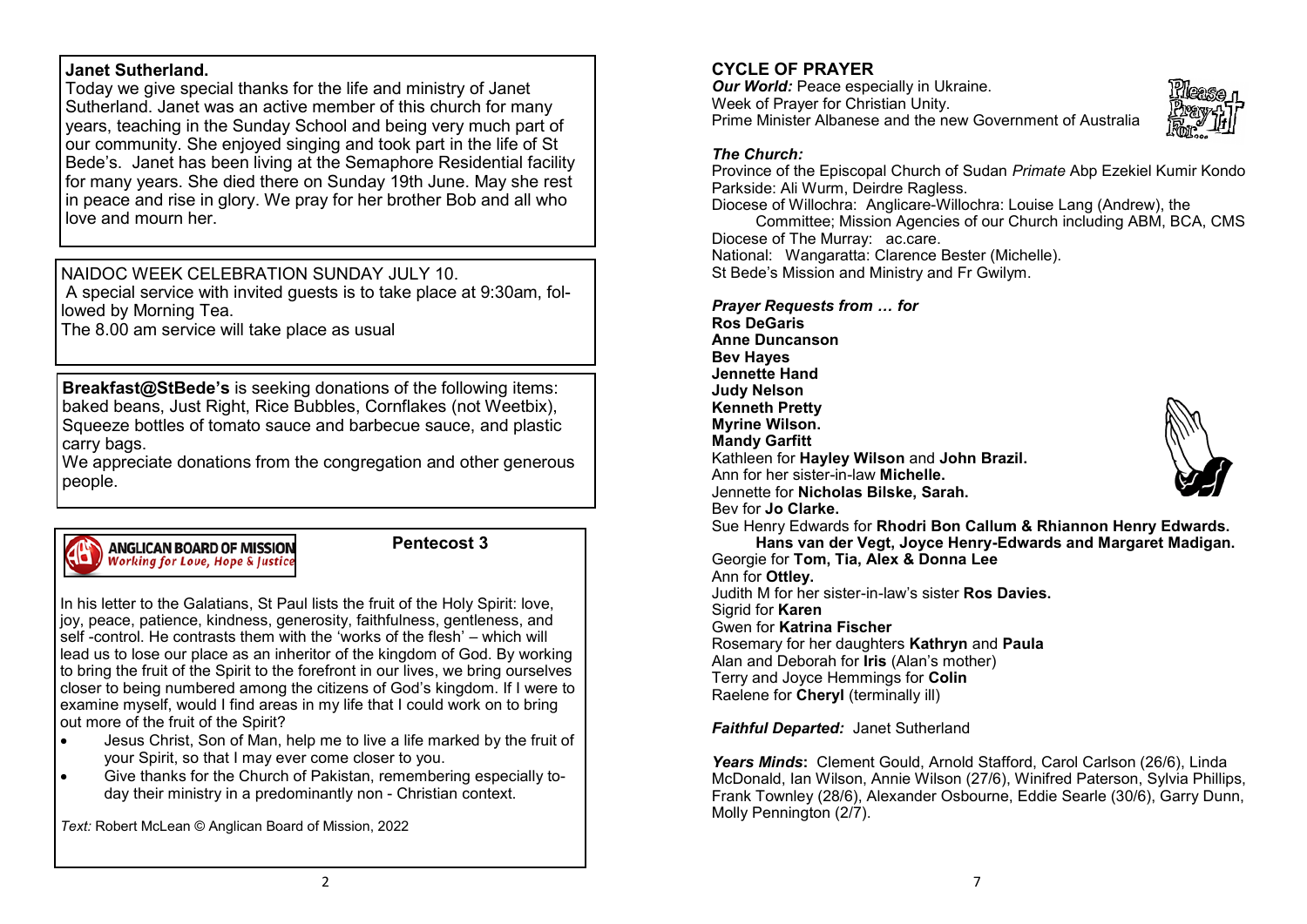Son of Man has nowhere to lay his head.' **<sup>59</sup>** To another he said, 'Follow me.' But he said, 'Lord, first let me go and bury my father. **<sup>60</sup>** But Jesus said to him, 'Let the dead bury their own dead; but as for you, go and proclaim the kingdom of God.' **<sup>61</sup>** Another said, 'I will follow you, Lord; but let me first say farewell to those at my home.' **<sup>62</sup>** Jesus said to him, 'No one who puts a hand to the plough and looks back is fit for the kingdom of God.' For the Gospel of the Lord. **Praise to you Lord Jesus Christ.**



#### **A NEW COMMANDMENT**

A new commandment I give unto you. That you love one another, as I have loved you That you love one another, as I have loved you By this shall all men know that you are my disciples, If you have love one for another By this shall all men know that you are my disciples, If you have love one for another.

Jesus, we love you; please help us today That we love one another, as you have loved us, That we love one another, as you have loved us. We pray that our lives will show that we are your children If we have love one for another. We pray that our lives will show that we are your children If we have love one for another.

#### **HYMNS:**

| Int | TIS 433 Christ is our cornerstone                     |
|-----|-------------------------------------------------------|
|     | Grad TiS 699 A new commandment (printed in Pewsheet)  |
|     | Offert TiS 526 Lord Jesus Christ, you have come to us |
|     | Comm TiS 657 God of freedom, God of justice           |
|     | P/C TiS 537 Let us talents and tongues employ         |
|     |                                                       |

#### **SENTENCE:**

Those who find their life will lose it, and those who lose their life for Jesus' sake will find it. Matthew 10.39

#### **THE COLLECT:**

O God, the light of the minds that know you, the life of the souls that love you, the strength of the thoughts that seek you: help us so to know you that we may truly love you, and so to love you that we may fully serve you, whose service is perfect freedom; through Jesus Christ our Lord. Amen.

## **FIRST READING: 2 Kings 2:1-2,6-14**

**<sup>1</sup>** Now when the Lord was about to take Elijah up to heaven by a whirlwind, Elijah and Elisha were on their way from Gilgal. **<sup>2</sup>** Elijah said to Elisha, 'Stay here; for the Lord has sent me as far as Bethel.' But Elisha said, 'As the Lord lives, and as you yourself live, I will not leave you.' So they went down to Bethel. **<sup>6</sup>** Then Elijah said to him, 'Stay here; for the Lord has sent me to the Jordan.' But he said, 'As the Lord lives, and as you yourself live, I will not leave you.' So the two of them went on. **<sup>7</sup>** Fifty men of the company of prophets also went, and stood at some distance from them, as they both were standing by the Jordan. **<sup>8</sup>** Then Elijah took his mantle and rolled it up, and struck the water; the water was parted to the one side and to the other, until the two of them crossed on dry ground. **<sup>9</sup>** When they had crossed, Elijah said to Elisha, 'Tell me what I may do for you, before I am taken from you.' Elisha said, 'Please let me inherit a double share of your spirit.' **<sup>10</sup>** He responded, 'You have asked a hard thing; yet, if you see me as I am being taken from you, it will be granted you; if not, it will not.' **<sup>11</sup>** As they continued walking and talking, a chariot of fire and horses of fire separated the two of them, and Elijah ascended in a